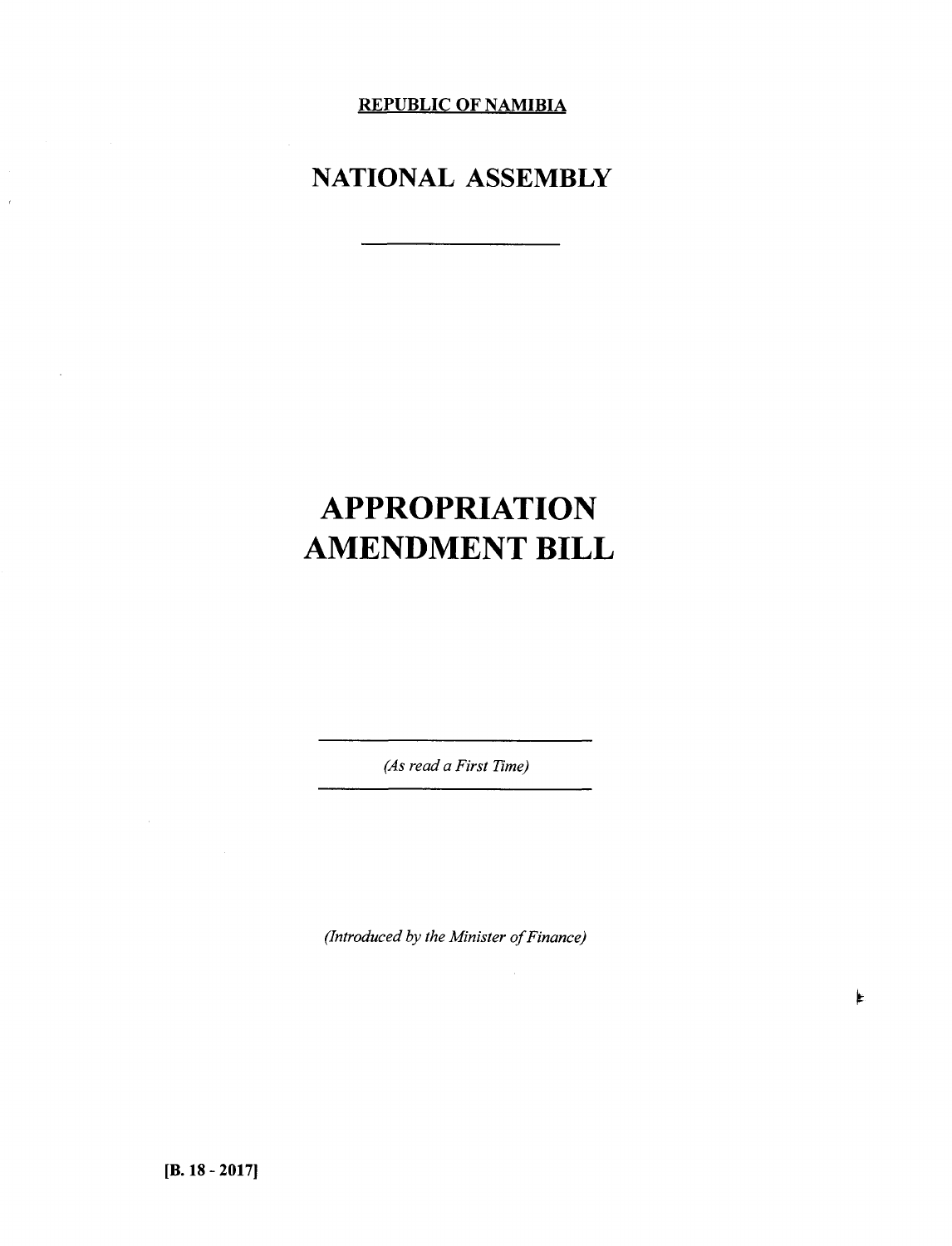## **BILL**

To amend the Appropriation Act, 2017 so as to meet the financial requirements of the State during the remainder of the financial year ending 31 March 2018.

BE IT ENACTED as passed by the Parliament, and assented to by the President, of the Republic of Namibia as follows:

#### Substitution of Schedule to Act No. 1 of 2017

1. The Appropriation Act, 2017 is amended by the substitution of the attached Schedule for the Schedule to that Act

#### Short title

2. This Act is called the Appropriation Amendment Act, 2017.